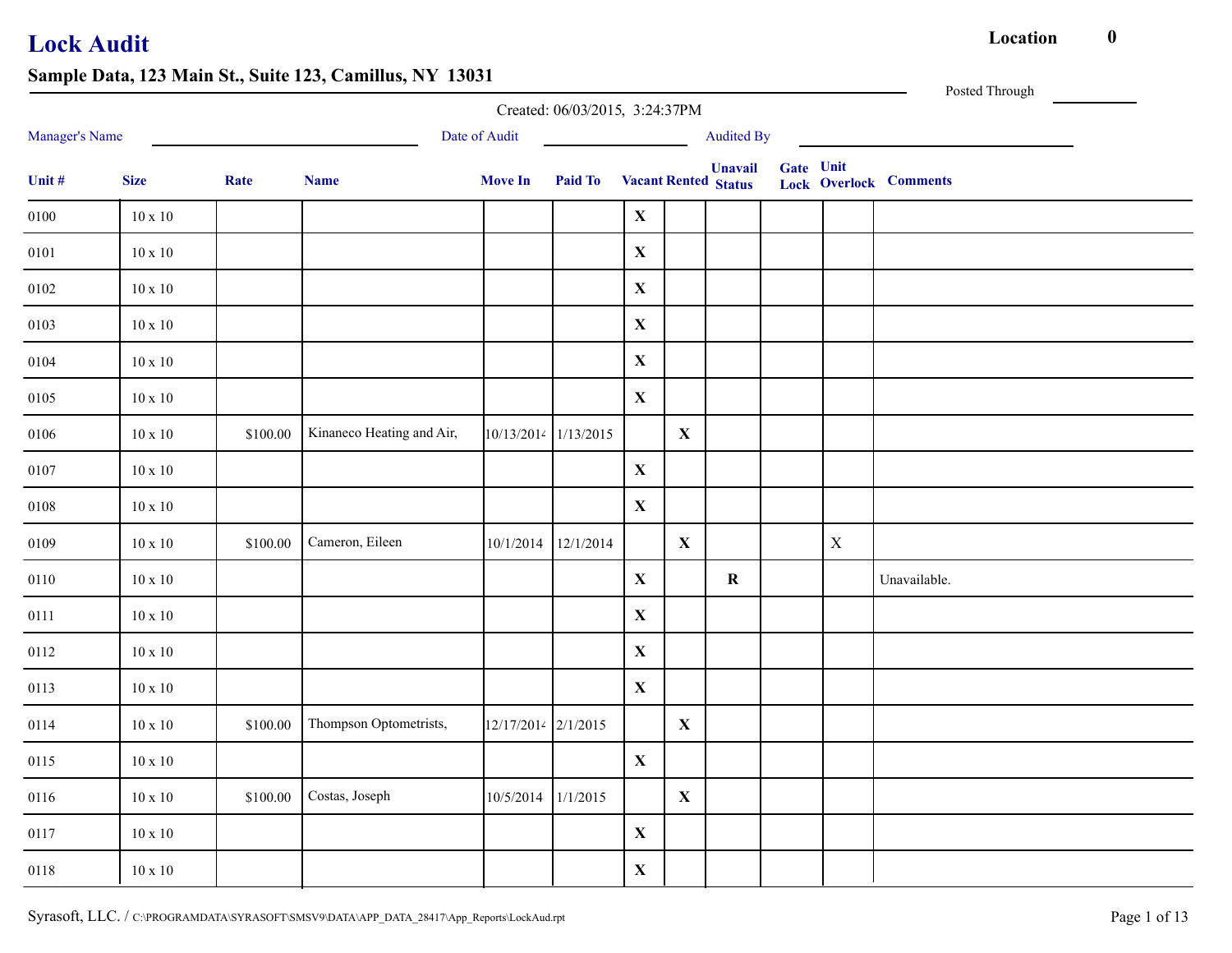|                |                |          |                    |                        | Created: 06/03/2015, 3:24:37PM      |              |              |                   |           | Posted Through                |
|----------------|----------------|----------|--------------------|------------------------|-------------------------------------|--------------|--------------|-------------------|-----------|-------------------------------|
| Manager's Name |                |          |                    | Date of Audit          |                                     |              |              | <b>Audited By</b> |           |                               |
| Unit #         | <b>Size</b>    | Rate     | <b>Name</b>        | <b>Move In</b>         | <b>Paid To</b> Vacant Rented Status |              |              | <b>Unavail</b>    | Gate Unit | <b>Lock Overlock Comments</b> |
| 0119           | $10 \times 10$ | \$100.00 | Lisi, Mary         | $10/10/2014$ 1/10/2015 |                                     |              | $\mathbf{X}$ |                   |           |                               |
| 0120           | $10\ge10$      |          |                    |                        |                                     | $\mathbf X$  |              |                   |           |                               |
| 0121           | $10 \ge 10$    |          |                    |                        |                                     | $\mathbf{X}$ |              |                   |           |                               |
| 0122           | $10 \ge 10$    |          |                    |                        |                                     | $\mathbf X$  |              |                   |           |                               |
| 0123           | $10 \times 10$ |          |                    |                        |                                     | $\mathbf{X}$ |              |                   |           |                               |
| 0124           | $05 \ge 10$    | \$50.00  | Choslet, Sam       | 10/7/2014 1/1/2015     |                                     |              | $\mathbf{X}$ |                   |           |                               |
| 0125           | $05 \times 10$ |          |                    |                        |                                     | $\mathbf{X}$ |              |                   |           |                               |
| 0126           | $05 \ge 10$    | \$50.00  | Stewart, Kristen   | 12/16/2014 2/1/2015    |                                     |              | $\mathbf{X}$ |                   |           |                               |
| 0127           | $05 \ge 10$    |          |                    |                        |                                     | $\mathbf{X}$ |              |                   |           |                               |
| 0128           | $05 \ge 10$    |          |                    |                        |                                     | $\mathbf X$  |              |                   |           |                               |
| 0129           | 05 x 10        | \$50.00  | Barker, Fred       | 10/2/2014 1/1/2015     |                                     |              | $\mathbf{X}$ |                   |           |                               |
| 0130           | $10 \ge 20$    | \$150.00 | Piemonte Tires,    | 12/15/2014 3/1/2016    |                                     |              | $\mathbf{X}$ |                   |           |                               |
| 0131           | $10 \ge 20$    | \$150.00 | Macintosh, Bernard | 10/9/2014 1/1/2016     |                                     |              | $\mathbf{X}$ |                   |           |                               |
| 0132           | $10 \times 20$ |          |                    |                        |                                     | $\mathbf X$  |              |                   |           |                               |
| 0133           | $10\ge 20$     |          |                    |                        |                                     | $\mathbf X$  |              |                   |           |                               |
| 0134           | $10 \ge 20$    | \$150.00 | Pruitt, Scott      | 12/14/2014 1/1/2015    |                                     |              | $\mathbf{X}$ |                   |           |                               |
| 0135           | $10\ge 20$     | \$125.00 | Barnes, Jenna      | 2/16/2015 1/3/2015     |                                     |              | $\mathbf{X}$ |                   |           |                               |
| 0136           | $10 \ge 20$    |          |                    |                        |                                     | $\mathbf X$  |              |                   |           |                               |
| 0137           | $10 \ge 20$    |          |                    |                        |                                     | $\mathbf X$  |              |                   |           |                               |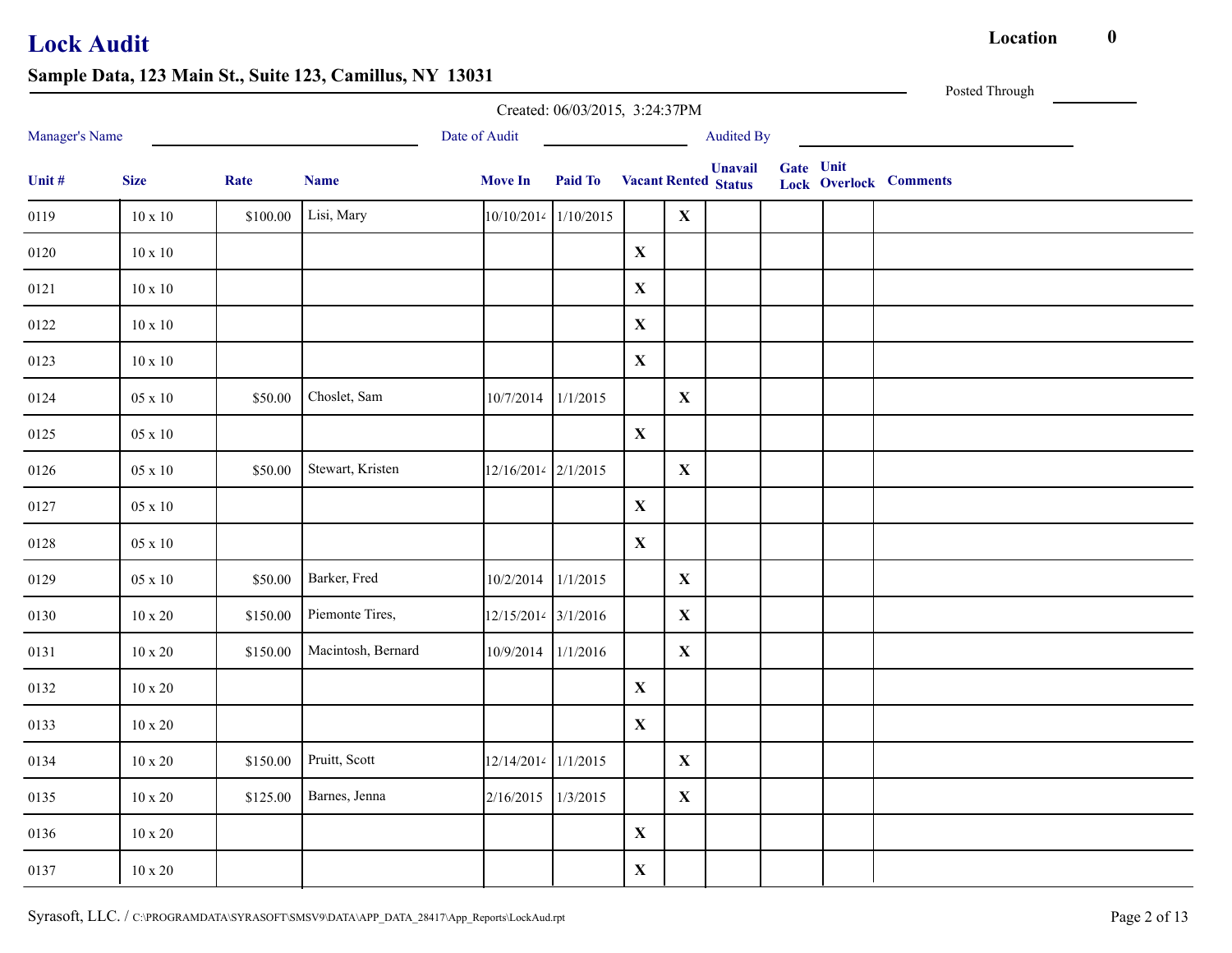Posted Through

|                |                |          |                  |                     | Created: 06/03/2015, 3:24:37PM |              |              |                                               |           |                                      |
|----------------|----------------|----------|------------------|---------------------|--------------------------------|--------------|--------------|-----------------------------------------------|-----------|--------------------------------------|
| Manager's Name |                |          |                  | Date of Audit       |                                |              |              | <b>Audited By</b>                             |           |                                      |
| Unit #         | <b>Size</b>    | Rate     | <b>Name</b>      | <b>Move In</b>      | Paid To                        |              |              | <b>Unavail</b><br><b>Vacant Rented Status</b> | Gate Unit | <b>Lock Overlock Comments</b>        |
| 0138           | $10\ge 20$     | \$125.00 | Whalen, Greg     | 2/16/2015           | 3/1/2015                       |              | $\mathbf X$  |                                               |           |                                      |
| 0139           | $10 \times 20$ |          |                  |                     |                                | $\mathbf{X}$ |              |                                               |           |                                      |
| 0140           | $10 \ge 20$    | \$150.00 | Stevens, Charlie | 12/17/2014 2/1/2015 |                                |              | $\mathbf{X}$ |                                               |           |                                      |
| 0141           | $10 \times 20$ | \$150.00 | Masters, Heather | 10/1/2014           | 12/1/2015                      |              | $\mathbf{X}$ |                                               |           |                                      |
| 0142           | $10 \ge 20$    |          |                  |                     |                                | $\mathbf{X}$ |              |                                               |           |                                      |
| 0143           | $10 \times 20$ |          |                  |                     |                                | $\mathbf{X}$ |              |                                               |           |                                      |
| 0144           | $10 \ge 20$    |          |                  |                     |                                | $\mathbf X$  |              |                                               |           |                                      |
| 0145           | $10 \times 20$ |          |                  |                     |                                | $\mathbf X$  |              |                                               |           |                                      |
| 0146           | $10 \times 20$ |          |                  |                     |                                | $\mathbf X$  |              |                                               |           |                                      |
| 0147           | $10 \ge 20$    |          |                  |                     |                                | $\mathbf X$  |              |                                               |           |                                      |
| 0148           | $10 \ge 20$    |          |                  |                     |                                | $\mathbf X$  |              |                                               |           |                                      |
| 0149           | $10\ge 20$     | \$125.00 | Barker, Fred     | 3/12/2015 4/1/2015  |                                |              | $\mathbf{X}$ |                                               |           |                                      |
| 0150           | $10 \ge 20$    | \$125.00 | Chris, Wells     | 2/16/2015           | 4/1/2015                       |              | $\mathbf X$  |                                               |           |                                      |
| 0151           | $10\ge 20$     | \$125.00 | Todd, McKneely   | 2/16/2015 4/1/2015  |                                |              | $\mathbf X$  |                                               |           |                                      |
| 0152           | $10 \ge 20$    | \$125.00 | Sam, Stark       | 2/11/2015 3/1/2015  |                                |              | $\mathbf{X}$ |                                               |           |                                      |
| 0153           | $10 \ge 20$    | \$125.00 | Barker, Fred     | 2/16/2015 4/1/2015  |                                |              | $\mathbf{X}$ | $\mathbf C$                                   |           | Unavailable. Extra Inventory Storage |
| 0154           | $05 \ge 10$    |          |                  |                     |                                | $\mathbf{X}$ |              | $\bf R$                                       |           | Unavailable.                         |
| 0155           | $05 \ge 10$    |          |                  |                     |                                | $\mathbf{X}$ |              |                                               |           |                                      |
| 0156           | 05 x 10        | \$50.00  | Koe, Teresa      | 10/12/2014 1/1/2015 |                                |              | $\mathbf{X}$ |                                               |           |                                      |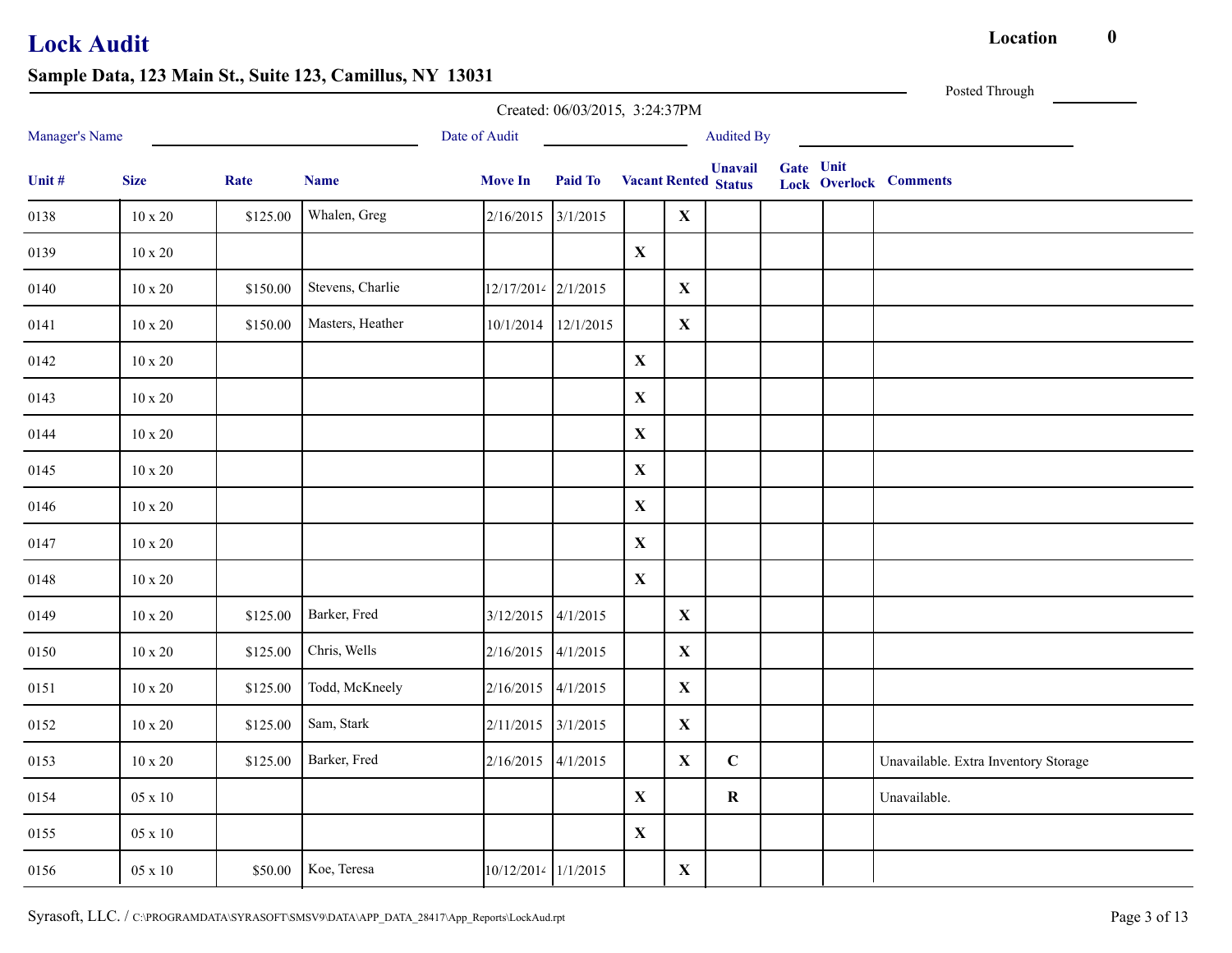Posted Through

|                |                     |          |                      |                     | Created: 06/03/2015, 3:24:37PM      |             |              |                   |           |                               |  |
|----------------|---------------------|----------|----------------------|---------------------|-------------------------------------|-------------|--------------|-------------------|-----------|-------------------------------|--|
| Manager's Name |                     |          |                      | Date of Audit       |                                     |             |              | <b>Audited By</b> |           |                               |  |
| Unit #         | <b>Size</b>         | Rate     | <b>Name</b>          | <b>Move In</b>      | <b>Paid To</b> Vacant Rented Status |             |              | <b>Unavail</b>    | Gate Unit | <b>Lock Overlock Comments</b> |  |
| 0157           | $05 \ge 10$         | \$50.00  | Slake, Constantine   | 12/16/2014 2/1/2015 |                                     |             | $\mathbf X$  |                   |           |                               |  |
| 0158           | $05 \ge 10$         |          |                      |                     |                                     | $\mathbf X$ |              |                   |           |                               |  |
| 0159           | $05 \ge 10$         | \$50.00  | Mahoney, Ed          | 10/9/2014           | 1/9/2015                            |             | $\mathbf X$  |                   |           |                               |  |
| 0200           | 05 x 10 CC          |          |                      |                     |                                     | $\mathbf X$ |              |                   |           |                               |  |
| 0201           | 05 x 10 CC          |          |                      |                     |                                     | $\mathbf X$ |              |                   |           |                               |  |
| 0202           | 05 x 10 CC          |          |                      |                     |                                     | $\mathbf X$ |              |                   |           |                               |  |
| 0203           | 05 x 10 CC          |          |                      |                     |                                     | $\mathbf X$ |              |                   |           |                               |  |
| 0204           | 05 x 10 CC          |          |                      |                     |                                     | $\mathbf X$ |              |                   |           |                               |  |
| 0205           | 05 x 10 CC          |          |                      |                     |                                     | $\mathbf X$ |              |                   |           |                               |  |
| 0206           | 05 x 10 CC          |          |                      |                     |                                     | $\mathbf X$ |              |                   |           |                               |  |
| 0207           | 10 x 20 CC          | \$510.00 | Stacy, Jeanette      | 12/16/2014 4/1/2015 |                                     |             | $\mathbf{X}$ |                   |           |                               |  |
| 0208           | $10 \times 20$ CC   |          |                      |                     |                                     | $\mathbf X$ |              |                   |           |                               |  |
| 0209           | 10 x 20 CC          |          |                      |                     |                                     | $\mathbf X$ |              |                   |           |                               |  |
| 0210           | $10 \ge 20$ CC $\,$ |          |                      |                     |                                     | $\mathbf X$ |              |                   |           |                               |  |
| 0211           | $10$ x $20$ CC $\,$ |          |                      |                     |                                     | $\mathbf X$ |              |                   |           |                               |  |
| 0212           | 10 x 20 CC          | \$175.00 | Syracuse University, | 12/17/2014 3/1/2016 |                                     |             | $\mathbf{X}$ |                   |           |                               |  |
| 0213           | 10 x 20 CC          |          |                      |                     |                                     | $\mathbf X$ |              |                   |           |                               |  |
| 0214           | $10$ x $20$ CC $\,$ |          |                      |                     |                                     | $\mathbf X$ |              |                   |           |                               |  |
| 0215           | 10 x 20 CC          |          |                      |                     |                                     | $\mathbf X$ |              |                   |           |                               |  |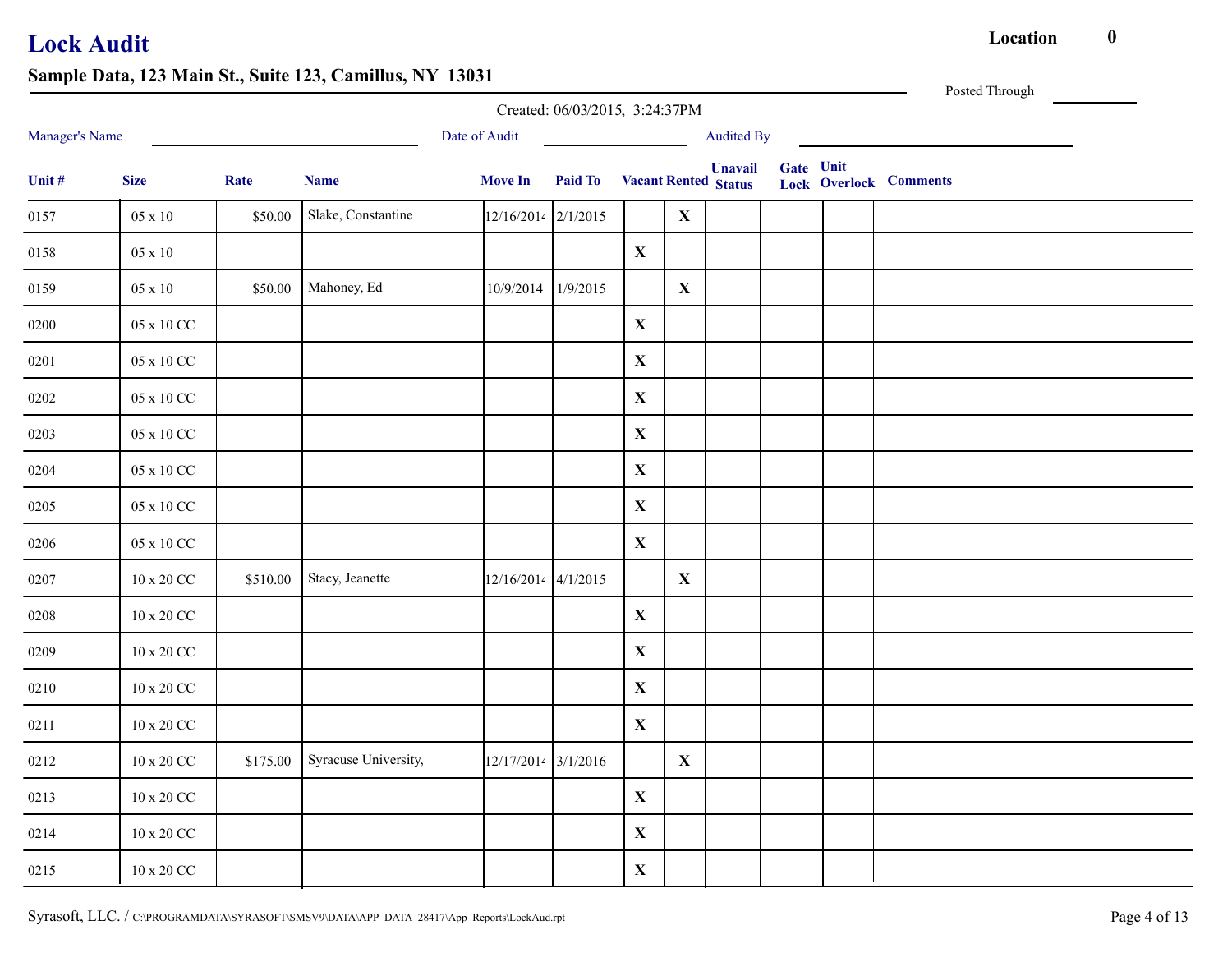|                |                          |          |                |                     | Created: 06/03/2015, 3:24:37PM      |             |             |                   |           | Posted Through                |  |
|----------------|--------------------------|----------|----------------|---------------------|-------------------------------------|-------------|-------------|-------------------|-----------|-------------------------------|--|
| Manager's Name |                          |          |                | Date of Audit       |                                     |             |             | <b>Audited By</b> |           |                               |  |
| Unit #         | <b>Size</b>              | Rate     | <b>Name</b>    | <b>Move In</b>      | <b>Paid To</b> Vacant Rented Status |             |             | <b>Unavail</b>    | Gate Unit | <b>Lock Overlock Comments</b> |  |
| 0216           | $10$ x $20$ CC $\,$      |          |                |                     |                                     | $\mathbf X$ |             | $\mathbf R$       |           | Unavailable.                  |  |
| 0217           | $10$ x $20$ CC $\,$      |          |                |                     |                                     | $\mathbf X$ |             |                   |           |                               |  |
| 0218           | $10 \times 20$ CC        |          |                |                     |                                     | $\mathbf X$ |             |                   |           |                               |  |
| 0219           | $10$ x $20$ CC $\,$      |          |                |                     |                                     | $\mathbf X$ |             |                   |           |                               |  |
| 0220           | $10$ x $20$ CC $\,$      | \$175.00 | Moss, Harry    | 12/23/2014 2/1/2015 |                                     |             | $\mathbf X$ |                   |           |                               |  |
| 0221           | $10$ x $20$ CC $\,$      |          |                |                     |                                     | $\mathbf X$ |             |                   |           |                               |  |
| 0222           | $10$ x $20$ CC $\,$      |          |                |                     |                                     | $\mathbf X$ |             |                   |           |                               |  |
| 0223           | $10 \ge 20$ CC $\,$      |          |                |                     |                                     | $\mathbf X$ |             |                   |           |                               |  |
| 0224           | $10 \ge 20$ CC $\,$      |          |                |                     |                                     | $\mathbf X$ |             |                   |           |                               |  |
| 0225           | $10$ x $20$ CC $\,$      |          |                |                     |                                     | $\mathbf X$ |             |                   |           |                               |  |
| 0226           | $10$ x $20$ CC $\,$      |          |                |                     |                                     | $\mathbf X$ |             |                   |           |                               |  |
| 0227           | $10$ x $20$ CC $\,$      |          |                |                     |                                     | $\mathbf X$ |             |                   |           |                               |  |
| 0228           | $05$ x $10\,\mathrm{CC}$ |          |                |                     |                                     | $\mathbf X$ |             |                   |           |                               |  |
| 0229           | 05 x 10 CC               | \$75.00  | Webster, Steve | 12/24/2014 2/1/2015 |                                     |             | $\mathbf X$ |                   |           |                               |  |
| 0230           | 05 x 10 CC               |          |                |                     |                                     | $\mathbf X$ |             |                   |           |                               |  |
| 0231           | $05$ x $10$ CC $\,$      |          |                |                     |                                     | $\mathbf X$ |             |                   |           |                               |  |
| 0232           | 05 x 10 CC               |          |                |                     |                                     | $\mathbf X$ |             |                   |           |                               |  |
| 0233           | 05 x 10 CC               |          |                |                     |                                     | $\mathbf X$ |             |                   |           |                               |  |
| 0234           | $05$ x $10$ CC $\,$      |          |                |                     |                                     | $\mathbf X$ |             |                   |           |                               |  |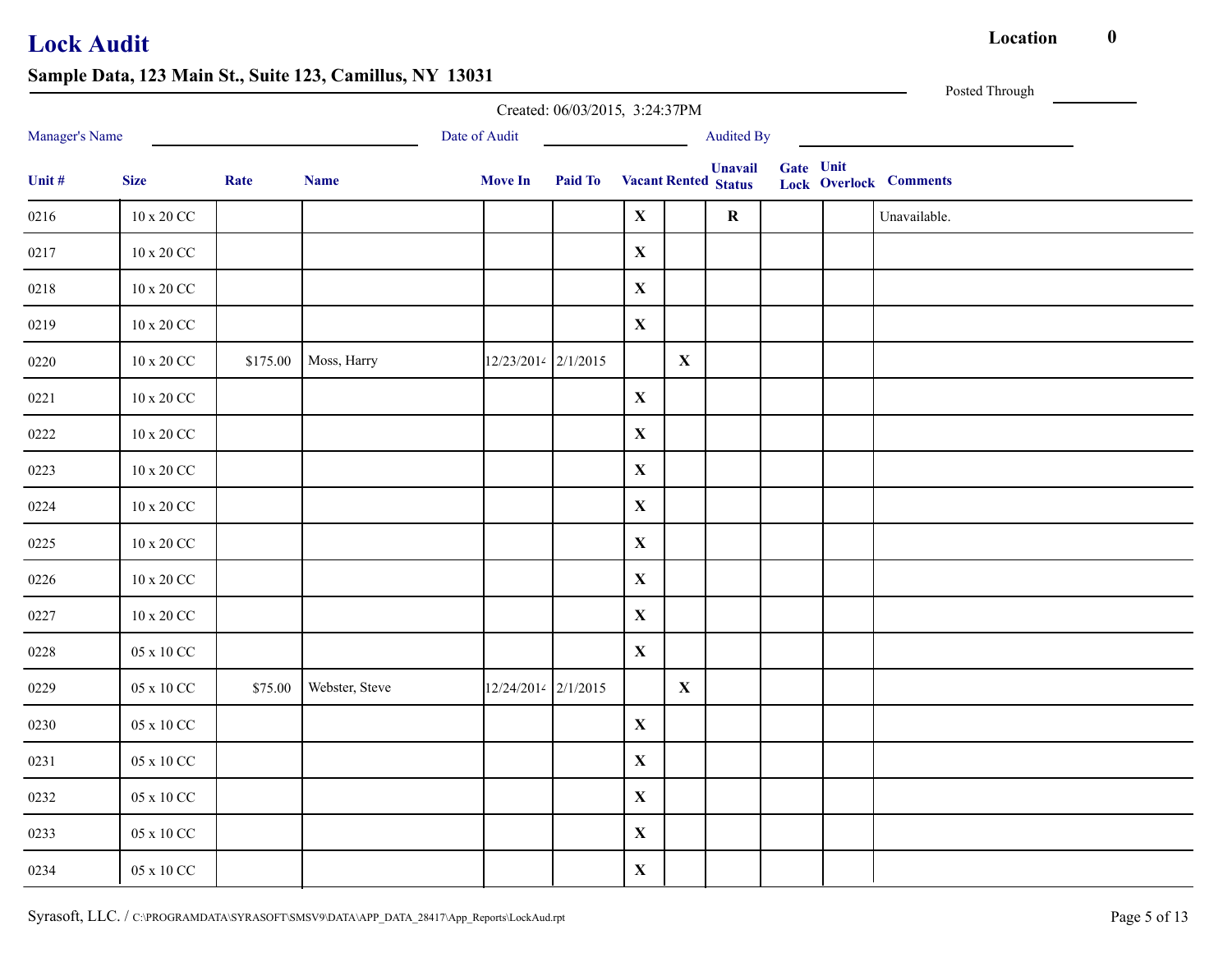|                |                     |          | $\sum_{i=1}^{n}$ $\sum_{i=1}^{n}$ $\sum_{i=1}^{n}$ $\sum_{i=1}^{n}$ $\sum_{i=1}^{n}$ $\sum_{i=1}^{n}$ $\sum_{i=1}^{n}$ $\sum_{i=1}^{n}$ $\sum_{i=1}^{n}$ |                     | Created: 06/03/2015, 3:24:37PM      |              |              |                   |           | Posted Through                |
|----------------|---------------------|----------|----------------------------------------------------------------------------------------------------------------------------------------------------------|---------------------|-------------------------------------|--------------|--------------|-------------------|-----------|-------------------------------|
| Manager's Name |                     |          | <u> 1989 - Johann Barbara, martin a</u>                                                                                                                  | Date of Audit       |                                     |              |              | <b>Audited By</b> |           |                               |
| Unit #         | <b>Size</b>         | Rate     | <b>Name</b>                                                                                                                                              | <b>Move In</b>      | <b>Paid To</b> Vacant Rented Status |              |              | <b>Unavail</b>    | Gate Unit | <b>Lock Overlock Comments</b> |
| 0235           | $10 \ge 10$ CC      |          |                                                                                                                                                          |                     |                                     | $\mathbf{X}$ |              |                   |           |                               |
| 0236           | $10$ x $10$ CC $\,$ |          |                                                                                                                                                          |                     |                                     | $\mathbf X$  |              |                   |           |                               |
| 0237           | $10$ x $10$ CC $\,$ |          |                                                                                                                                                          |                     |                                     | $\mathbf{X}$ |              |                   |           |                               |
| 0238           | $10$ x $10$ CC $\,$ |          |                                                                                                                                                          |                     |                                     | $\mathbf X$  |              |                   |           |                               |
| 0239           | 10 x 10 CC          |          |                                                                                                                                                          |                     |                                     | $\mathbf{X}$ |              |                   |           |                               |
| 0240           | $10$ x $10$ CC $\,$ |          |                                                                                                                                                          |                     |                                     | $\mathbf X$  |              |                   |           |                               |
| 0241           | $10$ x $10$ CC $\,$ |          |                                                                                                                                                          |                     |                                     | $\mathbf X$  |              |                   |           |                               |
| 0242           | $10$ x $10$ CC $\,$ |          |                                                                                                                                                          |                     |                                     | $\mathbf X$  |              |                   |           |                               |
| 0243           | $10$ x $10$ CC $\,$ |          |                                                                                                                                                          |                     |                                     | $\mathbf X$  |              |                   |           |                               |
| 0244           | $10 \ge 10$ CC      |          |                                                                                                                                                          |                     |                                     | $\mathbf X$  |              |                   |           |                               |
| 0245           | $10$ x $10$ CC $\,$ |          |                                                                                                                                                          |                     |                                     | $\mathbf X$  |              |                   |           |                               |
| 0246           | $10 \ge 10$ CC      |          |                                                                                                                                                          |                     |                                     | $\mathbf X$  |              |                   |           |                               |
| 0247           | $10$ x $10$ CC $\,$ | \$125.00 | Queener, Steve                                                                                                                                           | 12/15/2014 1/1/2015 |                                     |              | $\mathbf{X}$ |                   |           |                               |
| 0248           | $10$ x $10$ CC $\,$ |          |                                                                                                                                                          |                     |                                     | $\mathbf X$  |              |                   |           |                               |
| 0249           | $10$ x $10$ CC $\,$ |          |                                                                                                                                                          |                     |                                     | $\mathbf X$  |              |                   |           |                               |
| 0250           | $10$ x $10$ CC $\,$ |          |                                                                                                                                                          |                     |                                     | $\mathbf X$  |              |                   |           |                               |
| 0251           | $10$ x $10$ CC $\,$ |          |                                                                                                                                                          |                     |                                     | $\mathbf X$  |              |                   |           |                               |
| 0252           | $10 \ge 10$ CC      |          |                                                                                                                                                          |                     |                                     | $\mathbf X$  |              |                   |           |                               |
| 0253           | $10$ x $10$ CC $\,$ |          |                                                                                                                                                          |                     |                                     | $\mathbf X$  |              |                   |           |                               |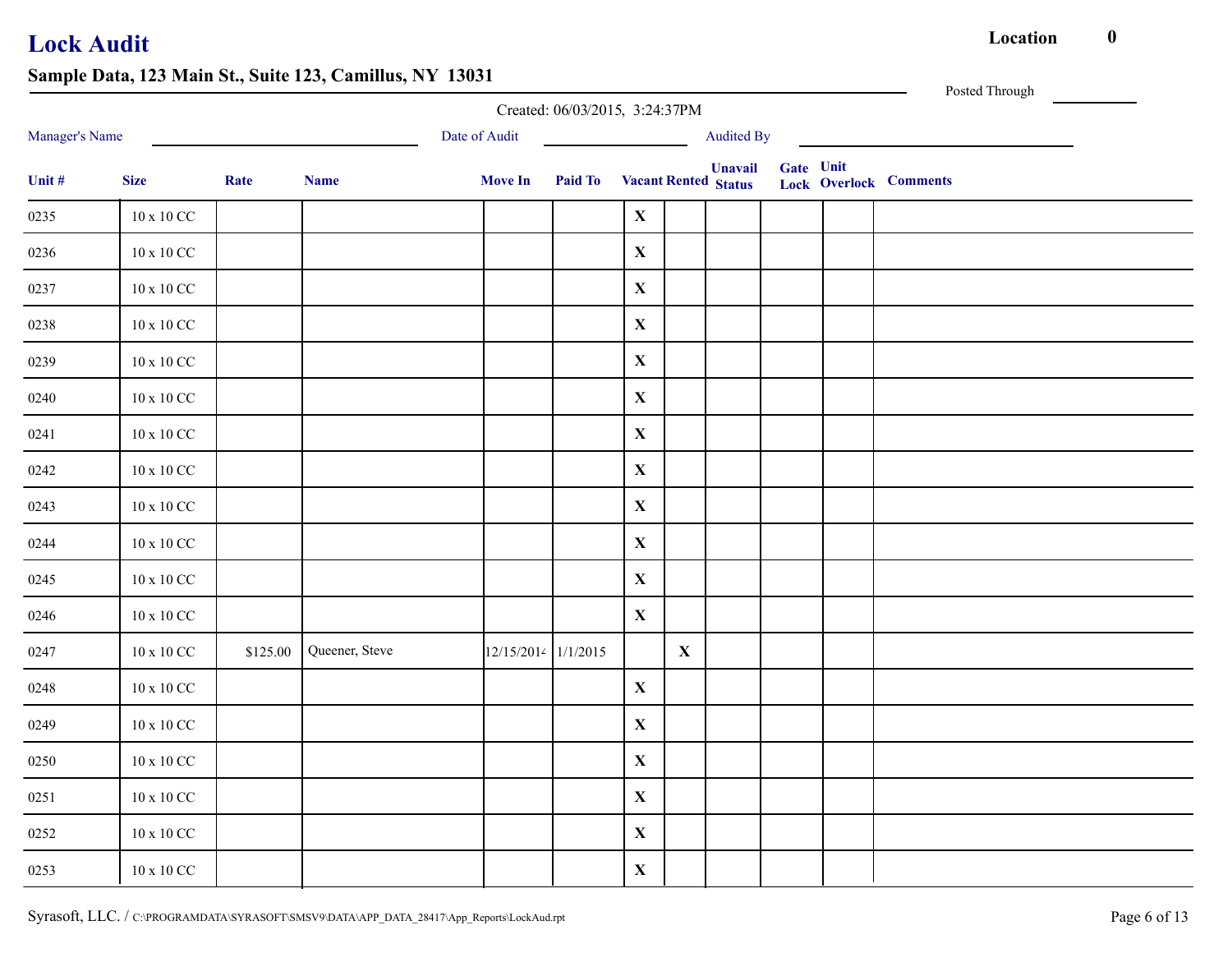Posted Through

|                |                |          |                         |                     | Created: 06/03/2015, 3:24:37PM |             |              |                                               |           |                               |
|----------------|----------------|----------|-------------------------|---------------------|--------------------------------|-------------|--------------|-----------------------------------------------|-----------|-------------------------------|
| Manager's Name |                |          |                         | Date of Audit       |                                |             |              | Audited By                                    |           |                               |
| Unit #         | <b>Size</b>    | Rate     | <b>Name</b>             | <b>Move In</b>      | Paid To                        |             |              | <b>Unavail</b><br><b>Vacant Rented Status</b> | Gate Unit | <b>Lock Overlock Comments</b> |
| 0254           | 10 x 10 CC     |          |                         |                     |                                | $\mathbf X$ |              |                                               |           |                               |
| 0255           | 10 x 10 CC     | \$125.00 | Stik Label Enterprises, | 12/17/2014 2/1/2015 |                                |             | $\mathbf{X}$ |                                               |           |                               |
| 0300           | 10 x 10 LD     | \$110.00 | Heron Dental Lab,       | 12/23/2014 2/1/2015 |                                |             | $\mathbf{X}$ |                                               |           |                               |
| 0301           | 10 x 10 LD     |          |                         |                     |                                | $\mathbf X$ |              |                                               |           |                               |
| 0302           | 10 x 10 LD     |          |                         |                     |                                | $\mathbf X$ |              |                                               |           |                               |
| 0303           | 10 x 10 LD     |          |                         |                     |                                | $\mathbf X$ |              |                                               |           |                               |
| 0304           | $10 \ge 10$ LD |          |                         |                     |                                | $\mathbf X$ |              |                                               |           |                               |
| 0305           | 10 x 10 LD     |          |                         |                     |                                | $\mathbf X$ |              |                                               |           |                               |
| 0306           | $10 \ge 10$ LD |          |                         |                     |                                | $\mathbf X$ |              |                                               |           |                               |
| 0307           | 10 x 20 LD     | \$160.00 | Tramutola, Tom          | 12/14/2014 1/1/2015 |                                |             | $\mathbf{X}$ |                                               |           |                               |
| 0308           | 10 x 20 LD     |          |                         |                     |                                | $\mathbf X$ |              |                                               |           |                               |
| 0309           | 10 x 20 LD     |          |                         |                     |                                | $\mathbf X$ |              |                                               |           |                               |
| 0310           | 10 x 20 LD     |          |                         |                     |                                | $\mathbf X$ |              |                                               |           |                               |
| 0311           | 10 x 20 LD     |          |                         |                     |                                | $\mathbf X$ |              |                                               |           |                               |
| 0312           | 10 x 20 LD     |          |                         |                     |                                | $\mathbf X$ |              |                                               |           |                               |
| 0313           | 10 x 10 LD     |          |                         |                     |                                | $\mathbf X$ |              |                                               |           |                               |
| 0314           | 10 x 10 LD     |          |                         |                     |                                | $\mathbf X$ |              |                                               |           |                               |
| 0315           | $10 \ge 10$ LD |          |                         |                     |                                | $\mathbf X$ |              |                                               |           |                               |
| 0316           | 10 x 10 LD     |          |                         |                     |                                | $\mathbf X$ |              |                                               |           |                               |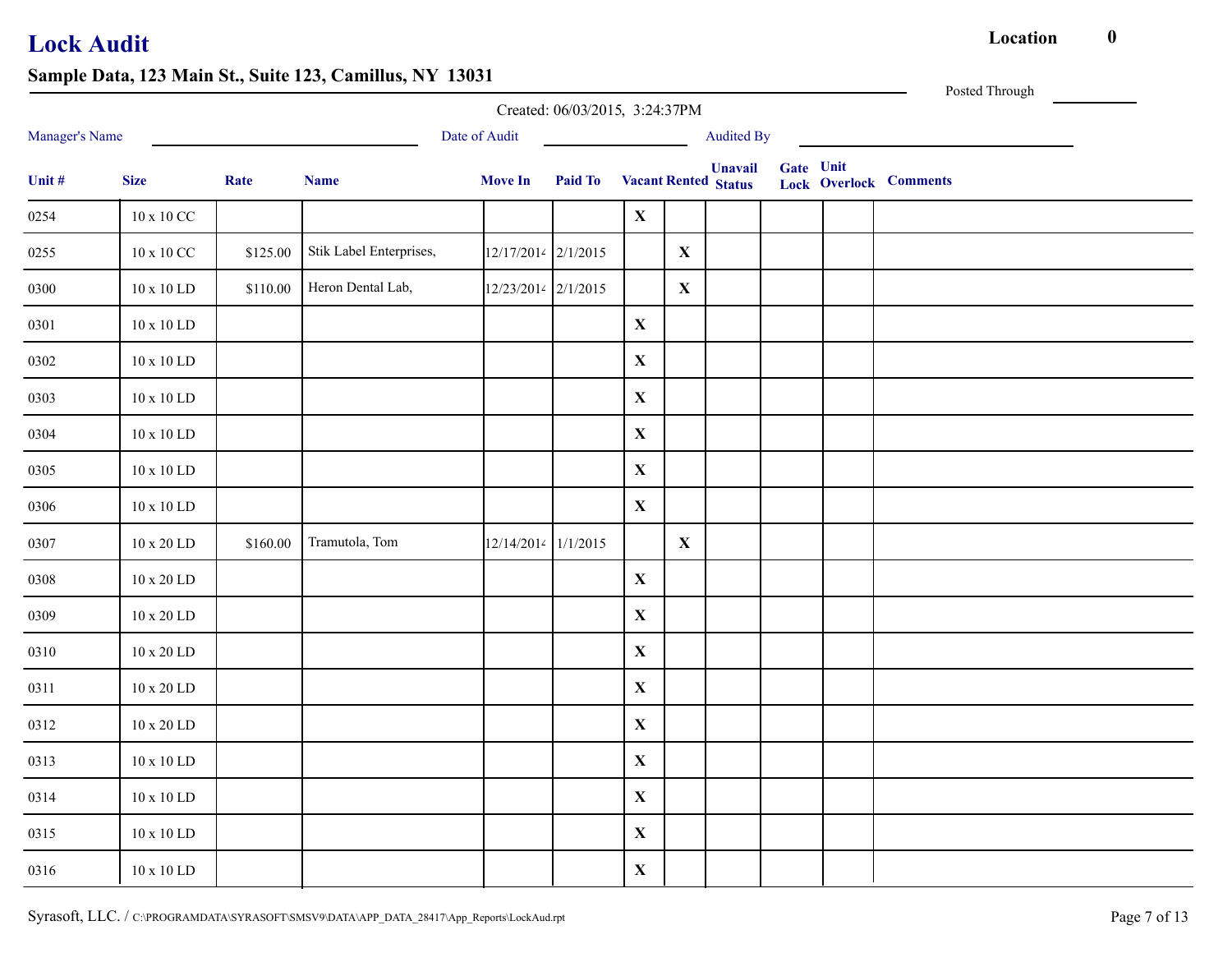|                | $\cdots$ , $\cdots$ | $\cdots$ , $\cdots$ | $\sim$ $\sim$   |                     | Created: 06/03/2015, 3:24:37PM      |              |              |                |           | Posted Through                |
|----------------|---------------------|---------------------|-----------------|---------------------|-------------------------------------|--------------|--------------|----------------|-----------|-------------------------------|
| Manager's Name |                     |                     |                 | Date of Audit       | <u> 1990 - Johann Barbara, mart</u> |              |              | Audited By     |           |                               |
| Unit $\#$      | <b>Size</b>         | Rate                | <b>Name</b>     | <b>Move In</b>      | <b>Paid To</b> Vacant Rented Status |              |              | <b>Unavail</b> | Gate Unit | <b>Lock Overlock Comments</b> |
| 0317           | $10 \ge 10$ LD      |                     |                 |                     |                                     | $\mathbf{X}$ |              |                |           |                               |
| 0318           | $10 \ge 10$ LD      |                     |                 |                     |                                     | $\mathbf X$  |              |                |           |                               |
| 0319           | $10 \ge 20$         |                     |                 |                     |                                     | $\mathbf X$  |              |                |           |                               |
| 0320           | $10 \ge 20$         |                     |                 |                     |                                     | $\mathbf X$  |              |                |           |                               |
| 0321           | $10 \ge 20$         | \$150.00            | Jarrold, George | 12/24/2014 2/1/2015 |                                     |              | $\mathbf{X}$ |                |           |                               |
| 0322           | $10 \ge 20$         |                     |                 |                     |                                     | $\mathbf X$  |              |                |           |                               |
| 0323           | $10 \times 20$      |                     |                 |                     |                                     | $\mathbf X$  |              |                |           |                               |
| 0324           | $10 \ge 20$         | \$150.00            | Spaulding, John | 12/17/2014 2/1/2015 |                                     |              | $\mathbf{X}$ |                |           |                               |
| 0325           | $10 \ge 10$         |                     |                 |                     |                                     | $\mathbf X$  |              |                |           |                               |
| 0326           | $10 \ge 10$         |                     |                 |                     |                                     | $\mathbf X$  |              |                |           |                               |
| 0327           | $10 \ge 10$         |                     |                 |                     |                                     | $\mathbf X$  |              |                |           |                               |
| 0328           | $10\ge10$           |                     |                 |                     |                                     | $\mathbf X$  |              |                |           |                               |
| 0329           | $10 \ge 10$         |                     |                 |                     |                                     | $\mathbf X$  |              |                |           |                               |
| 0330           | $10 \ge 10$         |                     |                 |                     |                                     | $\mathbf X$  |              |                |           |                               |
| 0331           | $10 \ge 20$         |                     |                 |                     |                                     | $\mathbf X$  |              |                |           |                               |
| 0332           | $10 \ge 20$         |                     |                 |                     |                                     | $\mathbf{X}$ |              |                |           |                               |
| 0333           | $10 \ge 20$         |                     |                 |                     |                                     | $\mathbf X$  |              |                |           |                               |
| 0334           | $10 \ge 20$         |                     |                 |                     |                                     | $\mathbf X$  |              |                |           |                               |
| 0335           | $10 \ge 20$         |                     |                 |                     |                                     | $\mathbf X$  |              |                |           |                               |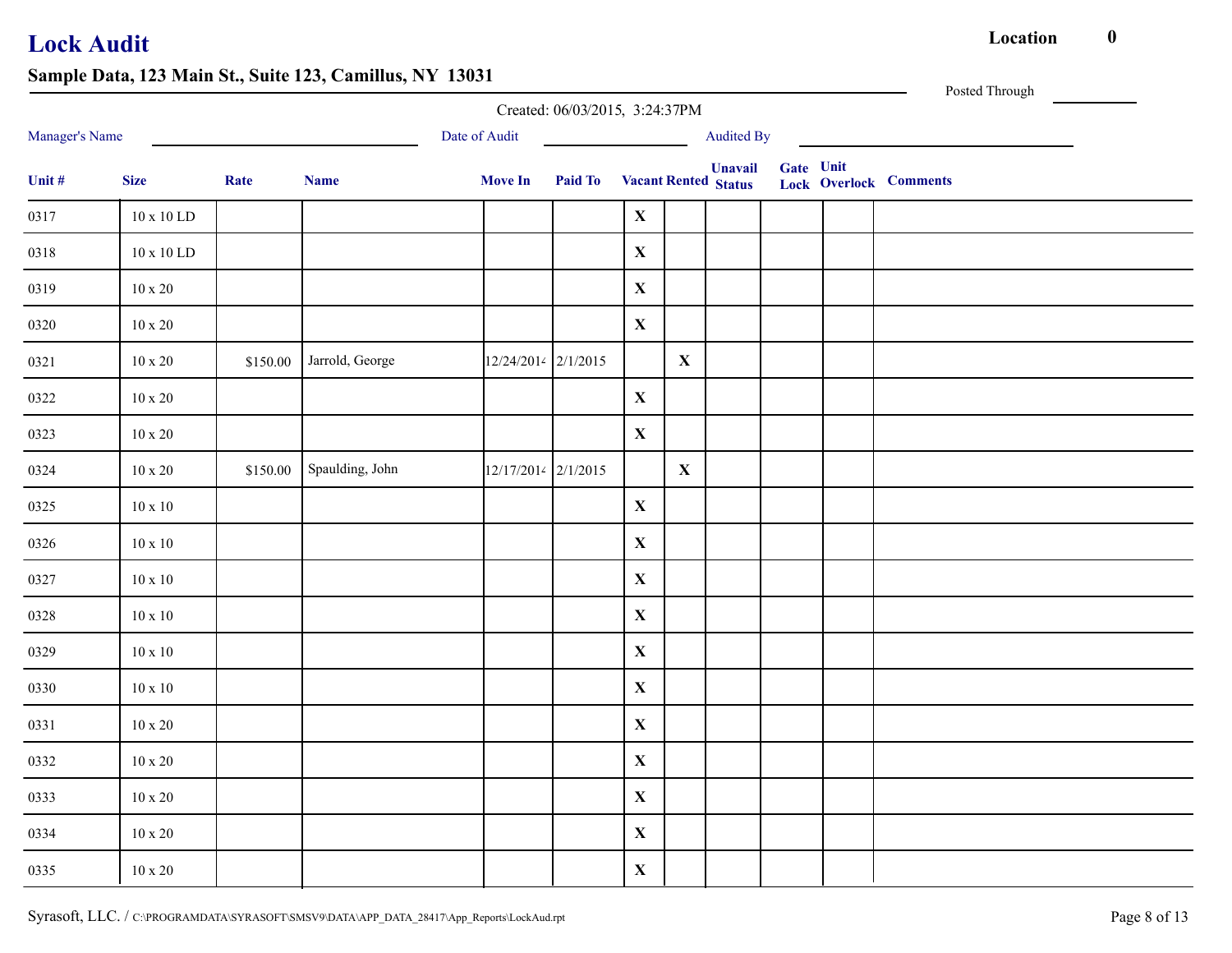|                 |                      |          |                 |                    | Created: 06/03/2015, 3:24:37PM |             |             |                                               |           | Posted Through                |
|-----------------|----------------------|----------|-----------------|--------------------|--------------------------------|-------------|-------------|-----------------------------------------------|-----------|-------------------------------|
| Manager's Name  |                      |          |                 | Date of Audit      |                                |             |             | <b>Audited By</b>                             |           |                               |
| Unit #          | <b>Size</b>          | Rate     | <b>Name</b>     | <b>Move In</b>     | Paid To                        |             |             | <b>Unavail</b><br><b>Vacant Rented Status</b> | Gate Unit | <b>Lock Overlock Comments</b> |
| 0336            | $10 \ge 20$          |          |                 |                    |                                | $\mathbf X$ |             |                                               |           |                               |
| 0337            | $10\ge 20$           |          |                 |                    |                                | $\mathbf X$ |             |                                               |           |                               |
| $\mathbf{M}001$ | 10 x 5 MU            |          |                 |                    |                                | $\mathbf X$ |             |                                               |           |                               |
| M002            | $10$ x 5 MU          |          |                 |                    |                                | $\mathbf X$ |             |                                               |           |                               |
| $\rm M003$      | 10 x 5 MU            |          |                 |                    |                                | $\mathbf X$ |             |                                               |           |                               |
| M004            | 10 x 5 MU            | \$155.00 | Baker, John     |                    | $2/3/2015$ 4/1/2015            |             | $\mathbf X$ |                                               |           |                               |
| <b>PK01</b>     | $10$ x $20$ $\rm PK$ | \$140.00 | White, Dick     | 10/2/2014 3/1/2015 |                                |             | $\mathbf X$ |                                               |           |                               |
| <b>PK02</b>     | $10$ x $20$ $\rm PK$ |          |                 |                    |                                | $\mathbf X$ |             |                                               |           |                               |
| <b>PK03</b>     | $10$ x $20$ $\rm PK$ |          |                 |                    |                                | $\mathbf X$ |             |                                               |           |                               |
| PK04            | $10$ x $20$ $\rm PK$ |          |                 |                    |                                | $\mathbf X$ |             |                                               |           |                               |
| PK05            | $10$ x $20$ $\rm PK$ |          |                 |                    |                                | $\mathbf X$ |             |                                               |           |                               |
| <b>PK06</b>     | $10$ x $20$ $\rm PK$ | \$140.00 | Munger, Dorothy | 11/3/2014 2/1/2015 |                                |             | $\mathbf X$ |                                               |           |                               |
| PK07            | $10$ x $20$ $\rm PK$ |          |                 |                    |                                | $\mathbf X$ |             |                                               |           |                               |
| $\rm PK08$      | $10$ x $20$ $\rm PK$ |          |                 |                    |                                | $\mathbf X$ |             |                                               |           |                               |
| PK09            | $10$ x $20$ $\rm PK$ |          |                 |                    |                                | $\mathbf X$ |             |                                               |           |                               |
| $\rm PK10$      | 10 x 20 PK           |          |                 |                    |                                | $\mathbf X$ |             |                                               |           |                               |
| <b>PK11</b>     | $10$ x $20$ $\rm PK$ |          |                 |                    |                                | $\mathbf X$ |             |                                               |           |                               |
| <b>PK12</b>     | $10$ x $20$ $\rm PK$ |          |                 |                    |                                | $\mathbf X$ |             |                                               |           |                               |
| <b>PK13</b>     | $10$ x $20$ $\rm PK$ |          |                 |                    |                                | $\mathbf X$ |             |                                               |           |                               |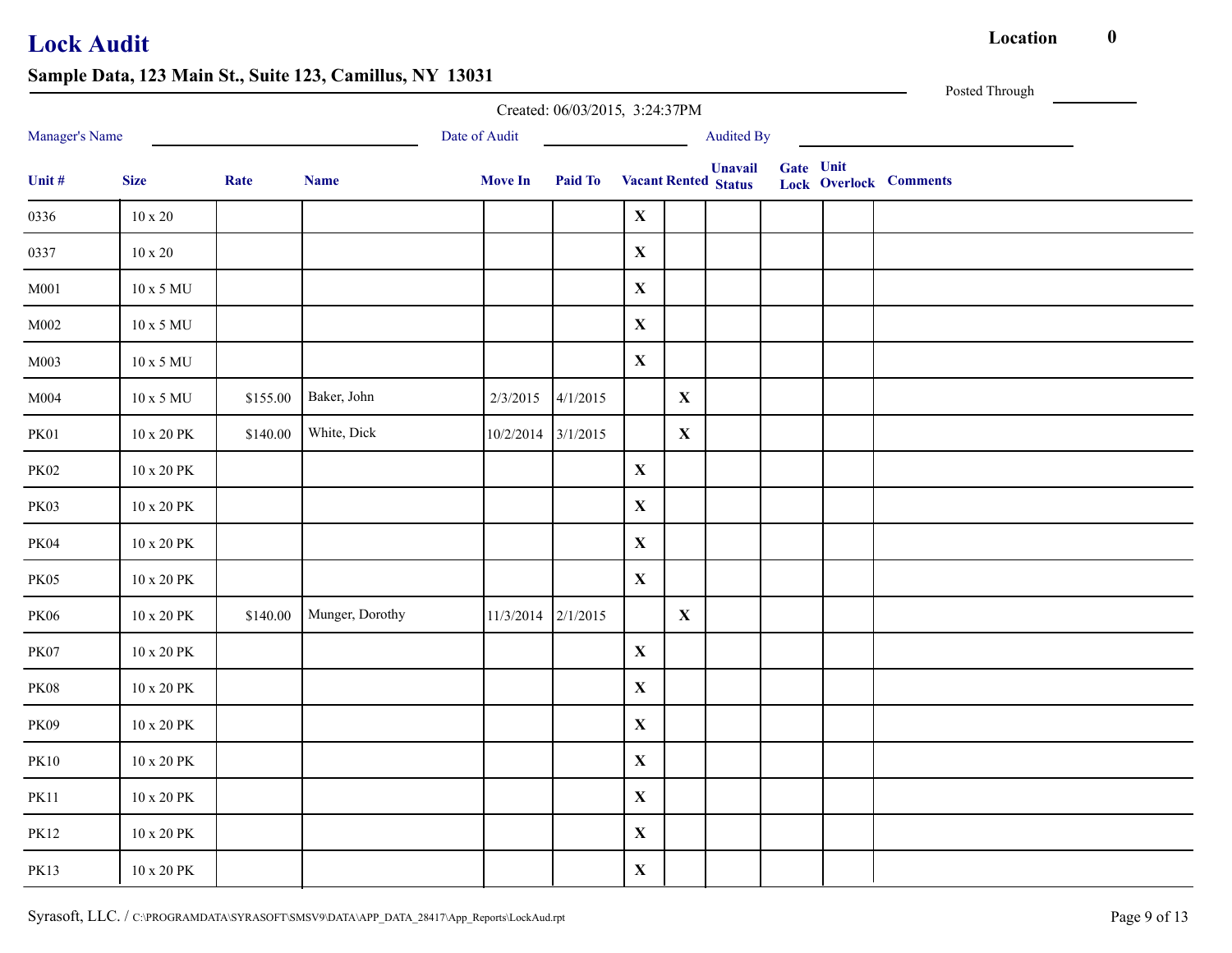Posted Through

|                |                      |          |               |                     | Created: 06/03/2015, 3:24:37PM |             |              |                                               |           |                               |
|----------------|----------------------|----------|---------------|---------------------|--------------------------------|-------------|--------------|-----------------------------------------------|-----------|-------------------------------|
| Manager's Name |                      |          |               | Date of Audit       |                                |             |              | <b>Audited By</b>                             |           |                               |
| Unit #         | <b>Size</b>          | Rate     | <b>Name</b>   | <b>Move In</b>      | <b>Paid To</b>                 |             |              | <b>Unavail</b><br><b>Vacant Rented Status</b> | Gate Unit | <b>Lock Overlock Comments</b> |
| <b>PK14</b>    | 10 x 20 PK           | \$140.00 | Cathers, Tony | 10/2/2014           | 11/2/2014                      |             | $\mathbf X$  |                                               |           |                               |
| <b>PK15</b>    | 10 x 20 PK           |          |               |                     |                                | $\mathbf X$ |              |                                               |           |                               |
| PK16           | 10 x 20 PK           |          |               |                     |                                | $\mathbf X$ |              |                                               |           |                               |
| <b>PK17</b>    | 10 x 20 PK           |          |               |                     |                                | $\mathbf X$ |              |                                               |           |                               |
| <b>PK18</b>    | 10 x 20 PK           | \$140.00 | Koski, John   | 10/12/2014 1/1/2015 |                                |             | $\mathbf{X}$ |                                               |           |                               |
| <b>PK19</b>    | 10 x 20 PK           |          |               |                     |                                | $\mathbf X$ |              |                                               |           |                               |
| <b>PK20</b>    | 10 x 20 PK           | \$140.00 | Sampson, Mike | 12/16/2014 2/1/2015 |                                |             | $\mathbf X$  |                                               |           |                               |
| <b>PK21</b>    | 10 x 20 PK           |          |               |                     |                                | $\mathbf X$ |              |                                               |           |                               |
| <b>PK22</b>    | $10$ x $20$ $\rm PK$ |          |               |                     |                                | $\mathbf X$ |              |                                               |           |                               |
| <b>PK23</b>    | $10$ x $20$ $\rm PK$ |          |               |                     |                                | $\mathbf X$ |              |                                               |           |                               |
| <b>PK24</b>    | 10 x 20 PK           |          |               |                     |                                | $\mathbf X$ |              |                                               |           |                               |
| <b>PK25</b>    | 10 x 20 PK           |          |               |                     |                                | $\mathbf X$ |              |                                               |           |                               |
| <b>PK26</b>    | 10 x 20 PK           | \$140.00 | Barker, Fred  | 10/3/2014           | 1/1/2015                       |             | $\mathbf{X}$ |                                               |           |                               |
| <b>PK27</b>    | $10$ x $20$ $\rm PK$ |          |               |                     |                                | $\mathbf X$ |              | $\mathbf R$                                   |           | Unavailable.                  |
| <b>PK28</b>    | 10 x 20 PK           |          |               |                     |                                | $\mathbf X$ |              |                                               |           |                               |
| <b>PK29</b>    | 10 x 20 PK           |          |               |                     |                                | $\mathbf X$ |              |                                               |           |                               |
| <b>PK30</b>    | 10 x 20 PK           |          |               |                     |                                | $\mathbf X$ |              |                                               |           |                               |
| <b>PK31</b>    | 10 x 20 PK           | \$140.00 | Warner, Bruce | 12/15/2014 1/1/2015 |                                |             | $\mathbf X$  |                                               |           |                               |
| <b>PK32</b>    | 10 x 20 PK           |          |               |                     |                                | $\mathbf X$ |              |                                               |           |                               |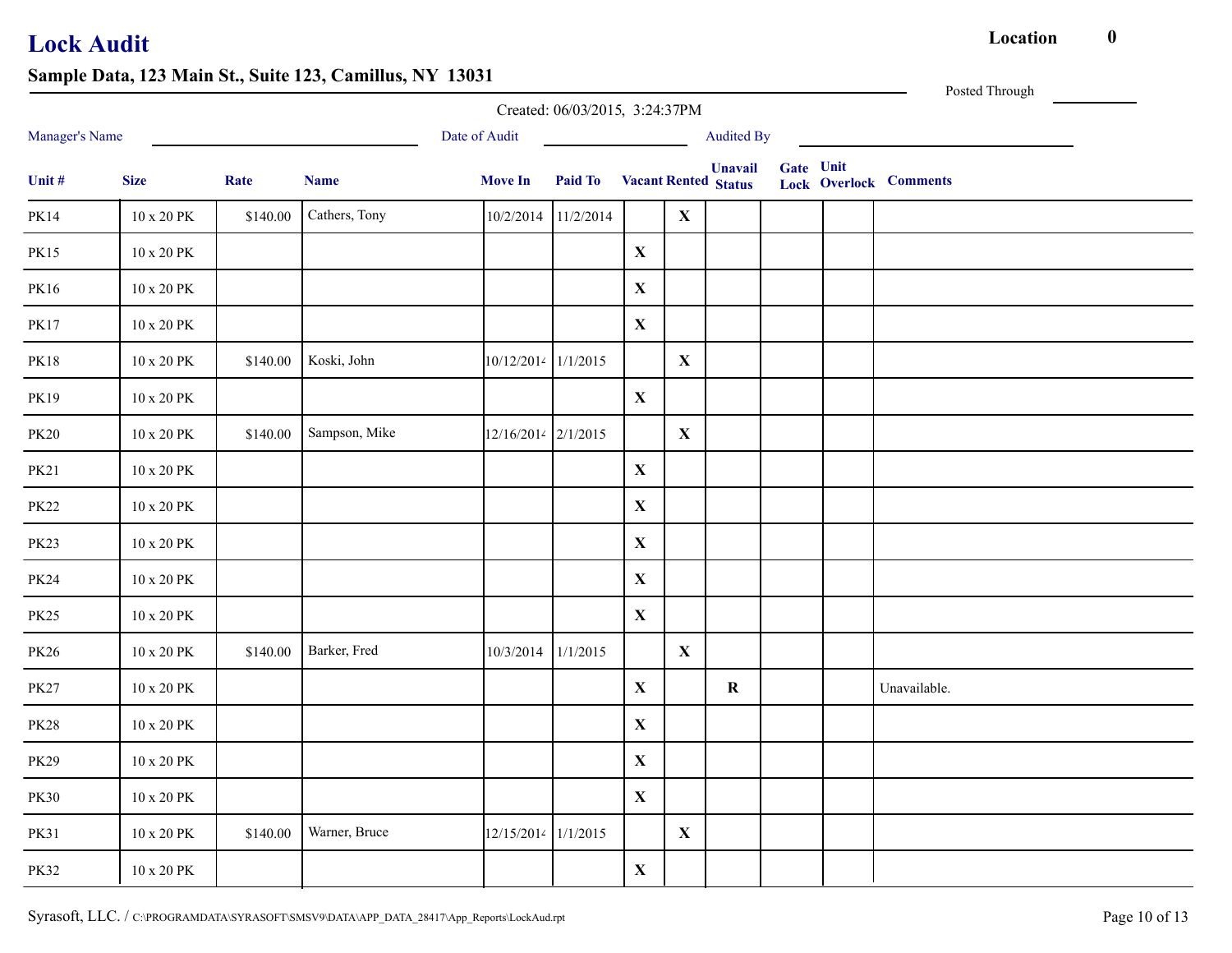|                |                      |          |                            |                     | Created: 06/03/2015, 3:24:37PM      |             |              |                   |           | Posted Through                |
|----------------|----------------------|----------|----------------------------|---------------------|-------------------------------------|-------------|--------------|-------------------|-----------|-------------------------------|
| Manager's Name |                      |          |                            | Date of Audit       |                                     |             |              | <b>Audited By</b> |           |                               |
| Unit $\#$      | <b>Size</b>          | Rate     | <b>Name</b>                | <b>Move In</b>      | <b>Paid To</b> Vacant Rented Status |             |              | <b>Unavail</b>    | Gate Unit | <b>Lock Overlock Comments</b> |
| <b>PK33</b>    | 10 x 20 PK           |          |                            |                     |                                     | $\mathbf X$ |              |                   |           |                               |
| <b>PK34</b>    | $10$ x $20$ $\rm PK$ |          |                            |                     |                                     | $\mathbf X$ |              |                   |           |                               |
| <b>PK35</b>    | $10$ x $20$ $\rm PK$ |          |                            |                     |                                     | $\mathbf X$ |              |                   |           |                               |
| PK36           | $10$ x $20$ $\rm PK$ | \$140.00 | Lamb, Mike                 | 12/24/2014 2/1/2015 |                                     |             | $\mathbf{X}$ |                   |           |                               |
| <b>PK37</b>    | 10 x 20 PK           |          |                            |                     |                                     | $\mathbf X$ |              |                   |           |                               |
| <b>PK38</b>    | $10$ x $20$ $\rm PK$ |          |                            |                     |                                     | $\mathbf X$ |              |                   |           |                               |
| PK39           | $10$ x $20$ $\rm PK$ |          |                            |                     |                                     | $\mathbf X$ |              |                   |           |                               |
| <b>PK40</b>    | $10$ x $20$ $\rm PK$ |          |                            |                     |                                     | $\mathbf X$ |              |                   |           |                               |
| <b>PK41</b>    | $10$ x $20$ $\rm PK$ |          |                            |                     |                                     | $\mathbf X$ |              |                   |           |                               |
| <b>PK42</b>    | $10$ x $20$ $\rm PK$ |          |                            |                     |                                     | $\mathbf X$ |              |                   |           |                               |
| PK43           | 10 x 20 PK           |          |                            |                     |                                     | $\mathbf X$ |              |                   |           |                               |
| <b>PK44</b>    | $10$ x $20$ $\rm PK$ |          |                            |                     |                                     | $\mathbf X$ |              |                   |           |                               |
| <b>PK45</b>    | $10$ x $20$ $\rm PK$ |          |                            |                     |                                     | $\mathbf X$ |              |                   |           |                               |
| PK46           | $10$ x $20$ $\rm PK$ |          |                            |                     |                                     | $\mathbf X$ |              |                   |           |                               |
| <b>PK47</b>    | $10$ x $20$ $\rm PK$ |          |                            |                     |                                     | $\mathbf X$ |              |                   |           |                               |
| <b>PK48</b>    | $10$ x $20$ $\rm PK$ |          |                            |                     |                                     | $\mathbf X$ |              |                   |           |                               |
| PK49           | $10$ x $20$ $\rm PK$ |          |                            |                     |                                     | $\mathbf X$ |              |                   |           |                               |
| <b>PK50</b>    | $10$ x $20$ $\rm PK$ |          |                            |                     |                                     | $\mathbf X$ |              |                   |           |                               |
| RV01           | 15 x 30 RV           |          | \$200.00 Littleton, Robert |                     | 10/9/2014 11/9/2014                 |             | $\mathbf{X}$ |                   |           |                               |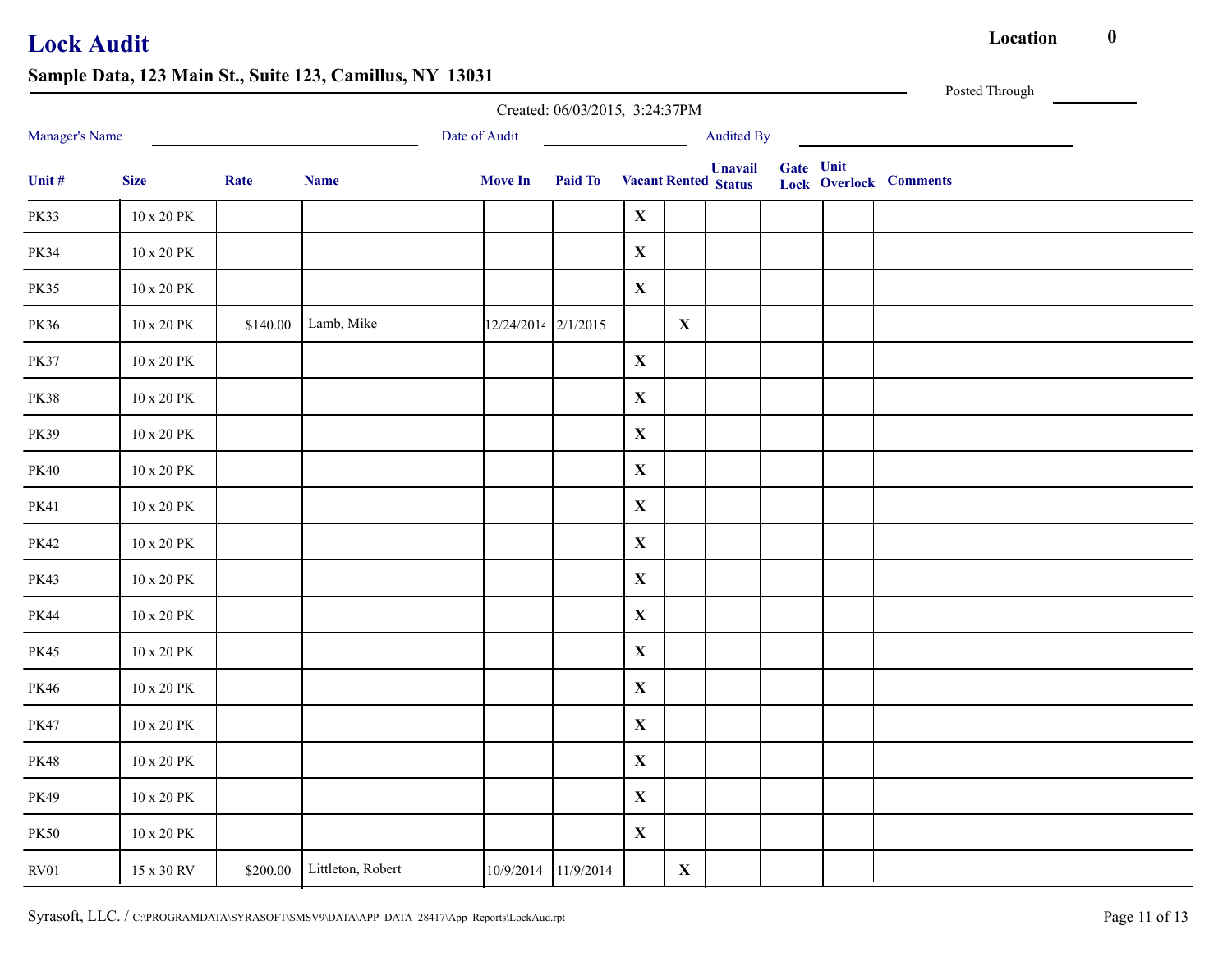|                |             |          |                        |                    |                                     |              |              |                   |           | Posted Through                |  |
|----------------|-------------|----------|------------------------|--------------------|-------------------------------------|--------------|--------------|-------------------|-----------|-------------------------------|--|
|                |             |          |                        |                    | Created: 06/03/2015, 3:24:37PM      |              |              |                   |           |                               |  |
| Manager's Name |             |          |                        | Date of Audit      |                                     |              |              | <b>Audited By</b> |           |                               |  |
| Unit #         | <b>Size</b> | Rate     | <b>Name</b>            | <b>Move In</b>     | <b>Paid To</b> Vacant Rented Status |              |              | <b>Unavail</b>    | Gate Unit | <b>Lock Overlock Comments</b> |  |
| RV02           | 15 x 30 RV  | \$200.00 | Tim, Stellar           | 11/1/2014          | 9/19/2014                           |              | $\mathbf{X}$ |                   |           |                               |  |
| RV03           | 15 x 30 RV  |          |                        |                    |                                     | $\mathbf X$  |              |                   |           |                               |  |
| RV04           | 15 x 30 RV  | \$200.00 | Miller, Tiffany        | 10/9/2014          | 1/1/2015                            |              | $\mathbf{X}$ |                   |           |                               |  |
| RV05           | 15 x 30 RV  |          |                        |                    |                                     | $\mathbf X$  |              |                   |           |                               |  |
| RV06           | 15 x 30 RV  |          |                        |                    |                                     | $\mathbf X$  |              |                   |           |                               |  |
| RV07           | 15 x 30 RV  |          |                        |                    |                                     | $\mathbf X$  |              |                   |           |                               |  |
| RV08           | 15 x 30 RV  | \$200.00 | Costas, Joseph         | 10/6/2014          | 12/1/2015                           |              | $\mathbf{X}$ |                   |           |                               |  |
| <b>RV09</b>    | 15 x 30 RV  |          |                        |                    |                                     | $\mathbf{X}$ |              |                   |           |                               |  |
| RV10           | 15 x 30 RV  |          |                        |                    |                                     | $\mathbf X$  |              |                   |           |                               |  |
| RV11           | 15 x 30 RV  |          |                        |                    |                                     | $\mathbf{X}$ |              |                   |           |                               |  |
| RV12           | 15 x 30 RV  | \$200.00 | Kogut, Regina          |                    | 10/12/2014 12/12/2014               |              | $\mathbf{X}$ |                   |           |                               |  |
| RV13           | 15 x 30 RV  |          |                        |                    |                                     | $\mathbf X$  |              |                   |           |                               |  |
| RV14           | 15 x 30 RV  | \$200.00 | Kastner, Dan           |                    | 10/14/2014 12/14/2014               |              | $\mathbf{X}$ |                   |           |                               |  |
| RV15           | 15 x 30 RV  |          |                        |                    |                                     | $\mathbf X$  |              |                   |           |                               |  |
| RV16           | 15 x 30 RV  |          |                        |                    |                                     | $\mathbf X$  |              |                   |           |                               |  |
| RV17           | 15 x 30 RV  | \$200.00 | Kelly & Dutch Stables, |                    | 10/14/2014 1/14/2015                |              | $\mathbf{X}$ |                   |           |                               |  |
| RV18           | 15 x 30 RV  | \$200.00 | James, Cedrick         | 10/1/2014 1/1/2015 |                                     |              | $\mathbf{X}$ |                   |           |                               |  |